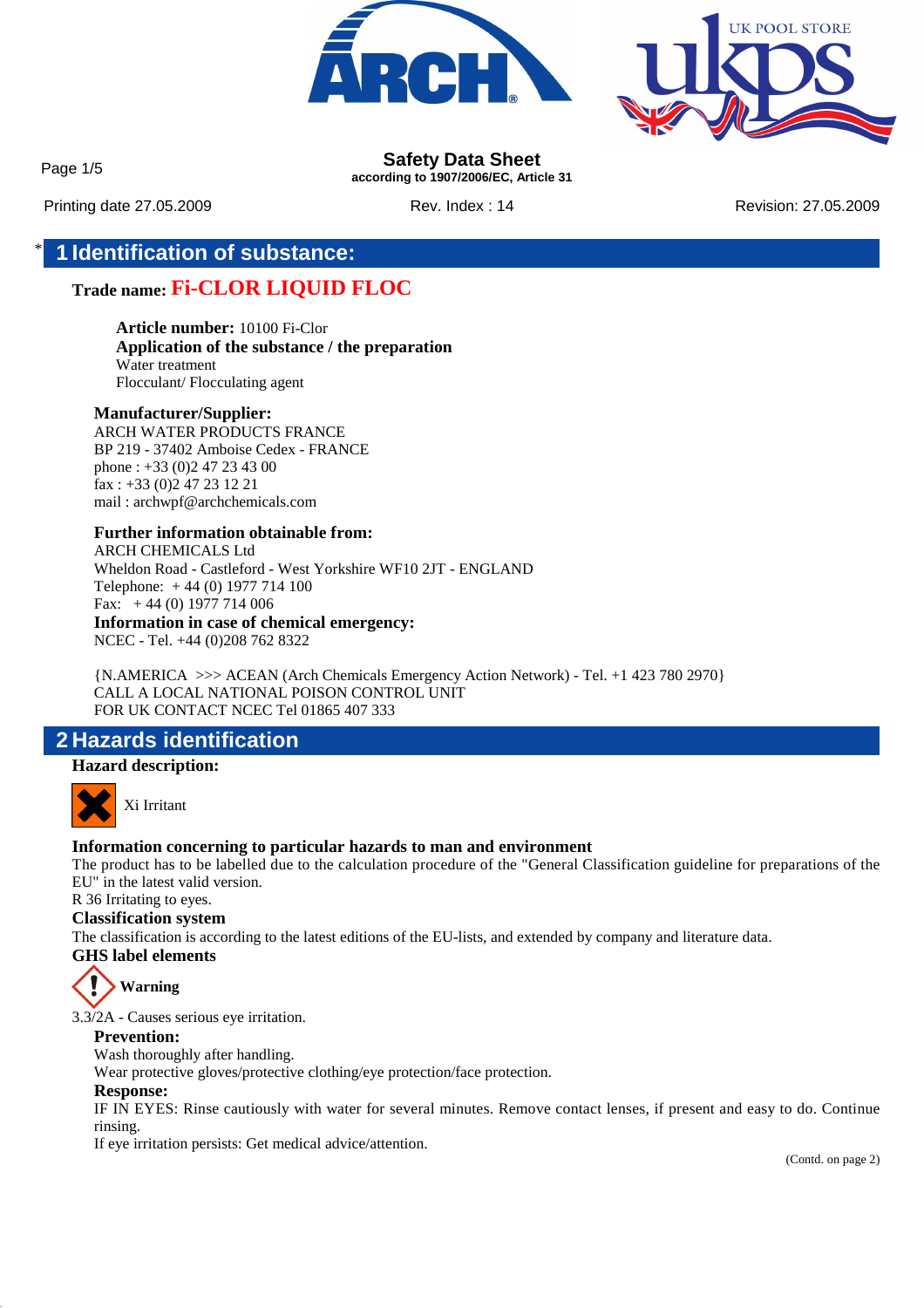#### **Safety Data Sheet according to 1907/2006/EC, Article 31**

Printing date 27.05.2009 **Rev. Index : 14** Rev. Index : 14 Revision: 27.05.2009

# **Trade name: Fi-CLOR LIQUID FLOC**

|                                                                                                                                                                                                                                                                                                                                                    |                                  | (Contd. of page 1) |
|----------------------------------------------------------------------------------------------------------------------------------------------------------------------------------------------------------------------------------------------------------------------------------------------------------------------------------------------------|----------------------------------|--------------------|
| 3 Composition/information on ingredients                                                                                                                                                                                                                                                                                                           |                                  |                    |
| <b>Chemical characterization</b><br><b>Description:</b> Mixture of substances listed below with nonhazardous additions.<br>Dangerous components:<br>CAS: 39290-78-3<br>Basic aluminium polychlorosulphate                                                                                                                                          | Xi; R 36                         | 10-25%             |
| EINECS: 254-400-7                                                                                                                                                                                                                                                                                                                                  | Warning: Exclamation mark 3.3/2A |                    |
| Additional information For the wording of the listed risk phrases refer to section 16.                                                                                                                                                                                                                                                             |                                  |                    |
| <b>4 First aid measures</b>                                                                                                                                                                                                                                                                                                                        |                                  |                    |
| After inhalation Supply fresh air; consult doctor in case of complaints.<br>After skin contact<br>Rinse with warm water.<br>Immediately rinse with water.<br>After eye contact Rinse opened eye for several minutes under running water. If symptoms persist, consult a doctor.<br>After swallowing If symptoms persist consult doctor.            |                                  |                    |
| <b>5 Fire fighting measures</b>                                                                                                                                                                                                                                                                                                                    |                                  |                    |
| <b>Suitable extinguishing agents Water spray</b><br>Protective equipment: No special measures required.                                                                                                                                                                                                                                            |                                  |                    |
| <b>6 Accidental release measures</b>                                                                                                                                                                                                                                                                                                               |                                  |                    |
| Person-related safety precautions: Not required.<br><b>Measures for environmental protection:</b><br>Keep contaminated washing water and dispose of appropriately.<br>Dilute with plenty of water.<br><b>Measures for cleaning/collecting:</b><br>Absorb with liquid-binding material (sand, diatomite, acid binders, universal binders, sawdust). |                                  |                    |
| <b>7 Handling and storage</b>                                                                                                                                                                                                                                                                                                                      |                                  |                    |
| <b>Handling</b><br><b>Information for safe handling:</b> No special precautions are necessary if used correctly.<br>Information about fire - and explosion protection: No special measures required.                                                                                                                                               |                                  |                    |

#### **Storage**

**Requirements to be met by storerooms and receptacles:** Store only in unopened original receptacles. **Information about storage in one common storage facility:** Not required. **Further information about storage conditions:** Protect from frost. Keep receptacle tightly sealed.

### **8 Exposure controls and personal protection gear**

**Additional information about design of technical facilities:** No further data; see item 7.

#### **Ingredients with limit values that require monitoring at the workplace:**

The product does not contain any relevant quantities of materials with critical values that have to be monitored at the workplace. **Additional information:** The lists valid during the making were used as basis.

#### **Personal protective equipment**

**General protective and hygienic measures**

Keep away from foodstuffs, beverages and feed.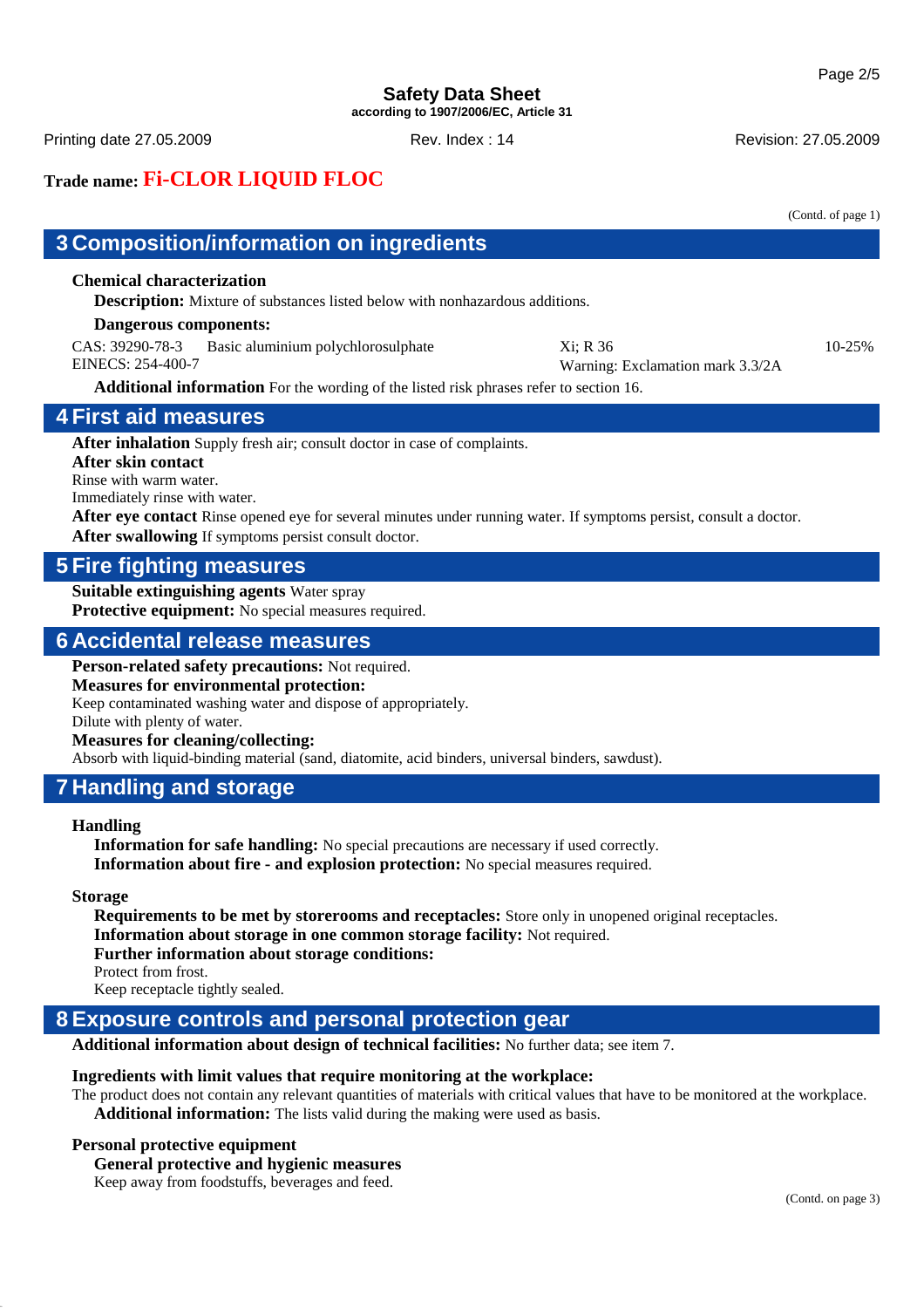#### **Safety Data Sheet according to 1907/2006/EC, Article 31**

Printing date 27.05.2009 **Rev. Index : 14** Rev. Index : 14 Revision: 27.05.2009

### **Trade name: Fi-CLOR LIQUID FLOC**

(Contd. of page 2)

Immediately remove all soiled and contaminated clothing Wash hands before breaks and at the end of work. Avoid contact with the eyes. Avoid contact with the eyes and skin. **Respiratory protection:** Not required. **Protection of hands:**

Protective gloves.

Rubber gloves

The glove material has to be impermeable and resistant to the product/ the substance/ the preparation.

Due to missing tests no recommendation to the glove material can be given for the product/ the preparation/ the chemical mixture.

Selection of the glove material on consideration of the penetration times, rates of diffusion and the degradation

#### **Material of gloves**

The selection of the suitable gloves does not only depend on the material, but also on further marks of quality and varies from manufacturer to manufacturer. As the product is a preparation of several substances, the resistance of the glove material can not be calculated in advance and has therefore to be checked prior to the application.

#### **Penetration time of glove material**

The exact break trough time has to be found out by the manufacturer of the protective gloves and has to be observed. **Eye protection:**



Tightly sealed goggles.

# **9 Physical and chemical properties:**

#### **General Information**

| Form:<br>Colour:<br>Odour:                                                                                                         | Fluid<br>Light yellow<br>Characteristic       |
|------------------------------------------------------------------------------------------------------------------------------------|-----------------------------------------------|
| <b>Change in condition</b><br>Melting point/Melting range: $-10^{\circ}$ C<br><b>Boiling point/Boiling range:</b> $>100^{\circ}$ C |                                               |
| <b>Flash point:</b>                                                                                                                | Not applicable                                |
| Self-igniting:                                                                                                                     | Product is not selfigniting.                  |
| Danger of explosion:                                                                                                               | Product does not present an explosion hazard. |
| Density at $20^{\circ}$ C:                                                                                                         | $1.160$ g/cm <sup>3</sup>                     |
| Solubility in / Miscibility with<br>Water:                                                                                         | Fully miscible                                |
| $pH$ -value at $20^{\circ}C$ :                                                                                                     | 2.5                                           |
| Solvent content:<br><b>Organic solvents:</b>                                                                                       | 0.0 %                                         |

### **10 Stability and reactivity**

**Thermal decomposition / conditions to be avoided:** No decomposition if used according to specifications.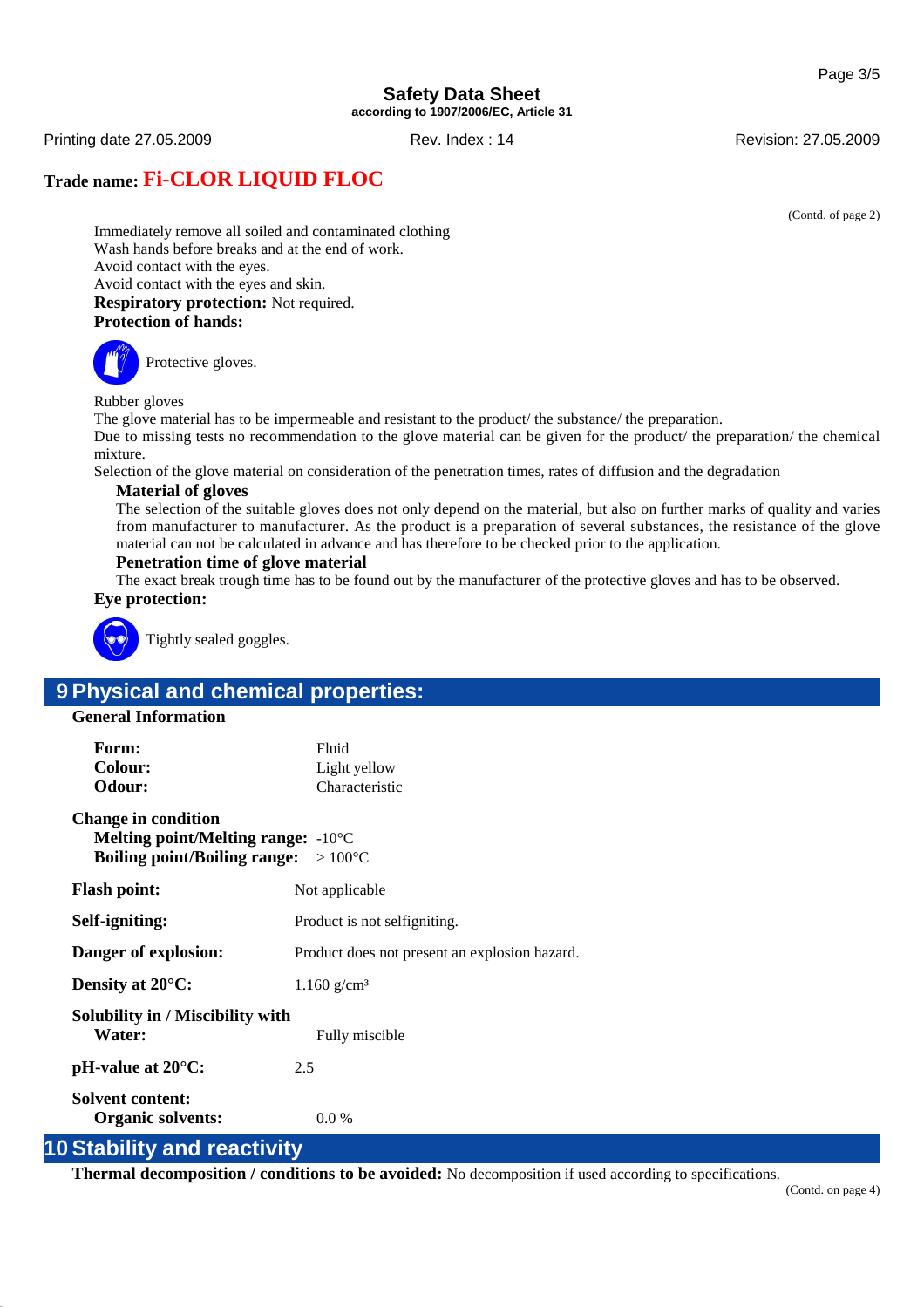#### **Safety Data Sheet according to 1907/2006/EC, Article 31**

Printing date 27.05.2009 Rev. Index : 14 Revision: 27.05.2009

### **Trade name: Fi-CLOR LIQUID FLOC**

(Contd. of page 3)

**Dangerous reactions** No dangerous reactions known **Dangerous decomposition products:** No dangerous decomposition products known

### **11 Toxicological information**

#### **Acute toxicity:**

**LD/LC50 values relevant for classification:**

Oral LD50 490 mg/kg (rat)

#### **Primary irritant effect:**

**on the skin:** No irritant effect.

**on the eye:** Irritating effect.

**Sensitization:** No sensitizing effects known.

#### **Additional toxicological information:**

The product shows the following dangers according to the calculation method of the General EU Classification Guidelines for Preparations as issued in the latest version.

Irritant

### **12 Ecological information:**

**General notes:** Generally not hazardous for water.

### **13 Disposal considerations**

#### **Product:**

#### **Recommendation**

Must be specially treated adhering to official regulations. Must not be disposed together with household garbage. Do not allow product to reach sewage system.

#### **Uncleaned packaging:**

**Recommendation:** Disposal must be made according to official regulations. **Recommended cleansing agents:** Water, if necessary together with cleansing agents.

### **14 Transport information**

#### **Land transport ADR/RID (cross-border) ADR/RID class:** N.A.

#### **Maritime transport IMDG:**

**IMDG Class:** N.A. **Marine pollutant:** No

#### **Air transport ICAO-TI and IATA-DGR:**

**ICAO/IATA Class:** N.A. **UN "Model Regulation":** -

### **15 Regulations**

#### **Labelling according to EU guidelines:**

The product has been marked in accordance with EU Directives / respective national laws.

Regulation (EC) No 1907/2006 of the European Parliament and of the Council of 18 December 2006 (REACH)

(Contd. on page 5)